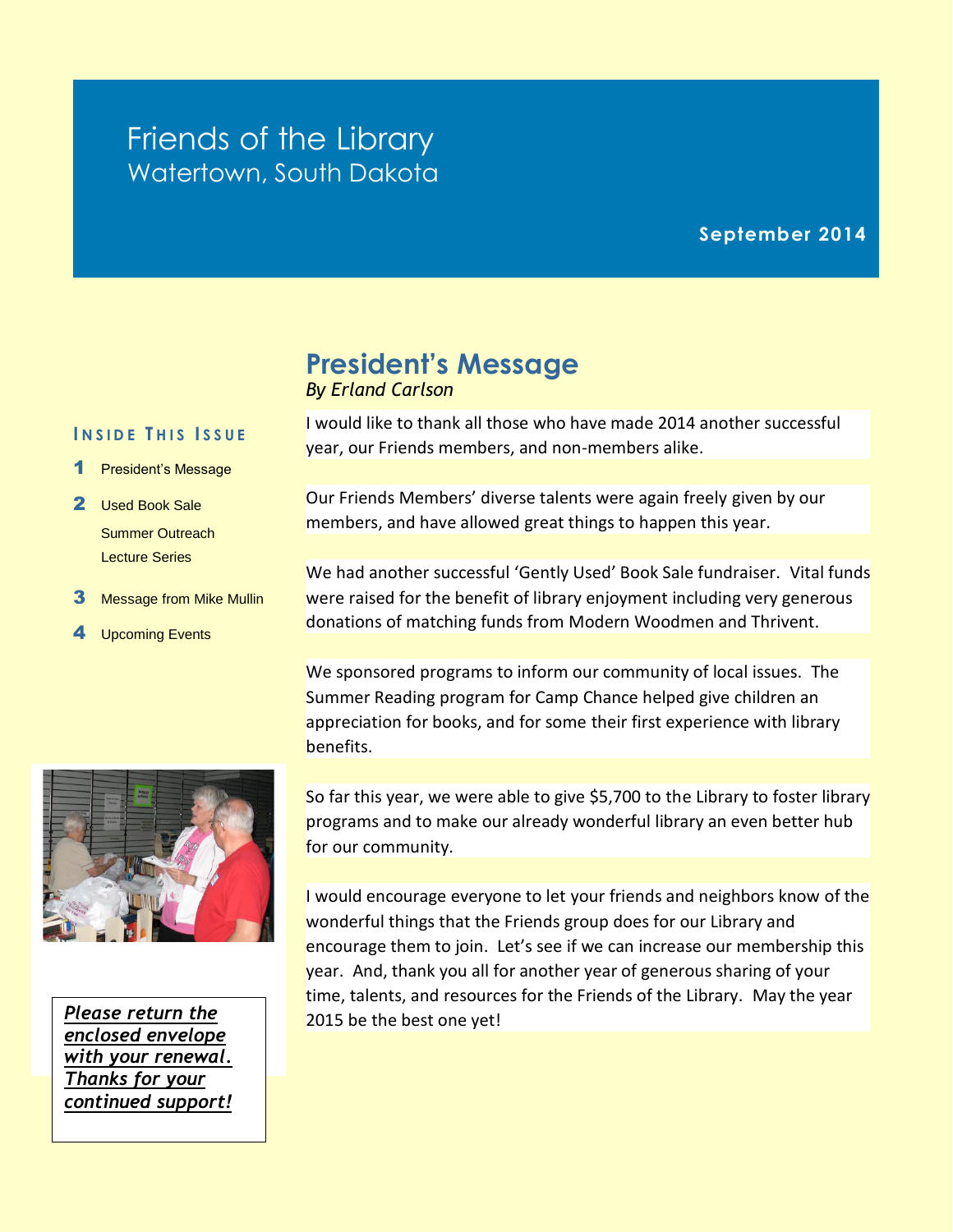*.*



## **FOL Used Book Sale a Success**

#### *By Myron Retzer*

The 2014 Used Book Sale was held April 25-28<sup>th</sup> at the Watertown Mall. Over 14,000 used books and 1,100 CDs, LPs, DVDs, and magazines were donated. Forty-seven Friends donated 662 hours to make this another successful sale. Gross receipts from the sale totaled \$5,812. Supplemental funds were generously given by Thrivent in the amount of \$300 and \$1,400 from Modern Woodmen of America. Expenses totaled \$511. Net income to supplement our library was \$7,001. Best sale ever! Over the past eight years, (2007-2014) the FOL Used Book Sale has raised over \$41,800 in support of the Watertown Regional Library.

### **FOL Program Committee,** *by Judy Noll*

"March Madness" was the first program sponsored this year. Bob Swanhorst of the SD Humanities Speakers Bureau presented a program on "The Lakota Nations Influence on SD Basketball".

In celebration of Earth Day, Chad Foust, environmental instructor at LATI, presented a program on current Environmental Technology.

Plans are underway for a very special "Happy 125th Birthday, South Dakota!" on Sunday, November 2. John Timm, aka Governor Mellette, will return to Watertown for this special birthday celebration.

In the meantime, the program committee asks that all FOL members bring input and ideas regarding future programming to the annual meeting in October. At that time, a decision will be made regarding whether or not to continue with programs.

Program committee members include Colleen Lindberg, Bev Moore, Jane Miner, Arlene Allwardt, Shelly Alvine, Mary Redlin, Sandy Giovannettone, and Judy Noll.

## **Summer Outreach Program,** *by Penny Mack*

The Friends of the Watertown Regional Library Outreach Reading Program met with 46 first graders from "Camp Chance," on Tuesday, July 8th. The children and their counselors met in the Community Room of the library at 1:00 P.M. A welcome and short introduction were presented by Dee Dee, the Children's Librarian. Each child completed a library tour which was directed by Penny Mack, with the help of Myron Retzer and Doug Mack. They were also entertained with a story time narrated by members of the FOL. Each child received a bookmark and two free books with a label stating "A gift for you from the Friends of the Watertown Regional Library". Freshly made popcorn and a juice box were enjoyed by the children and their counselors. The children had a fun and informative time learning about the many resources available at the Watertown Regional Library. This is our main purpose of the Friends of the Library Outreach Reading Program.

The committee members who helped with the Outreach Reading Program included: Donna Hill and her 2 grand-daughters, Lori and Myron Retzer, Lorraine Rittman, Sandy Carlson and Doug and Penny Mack.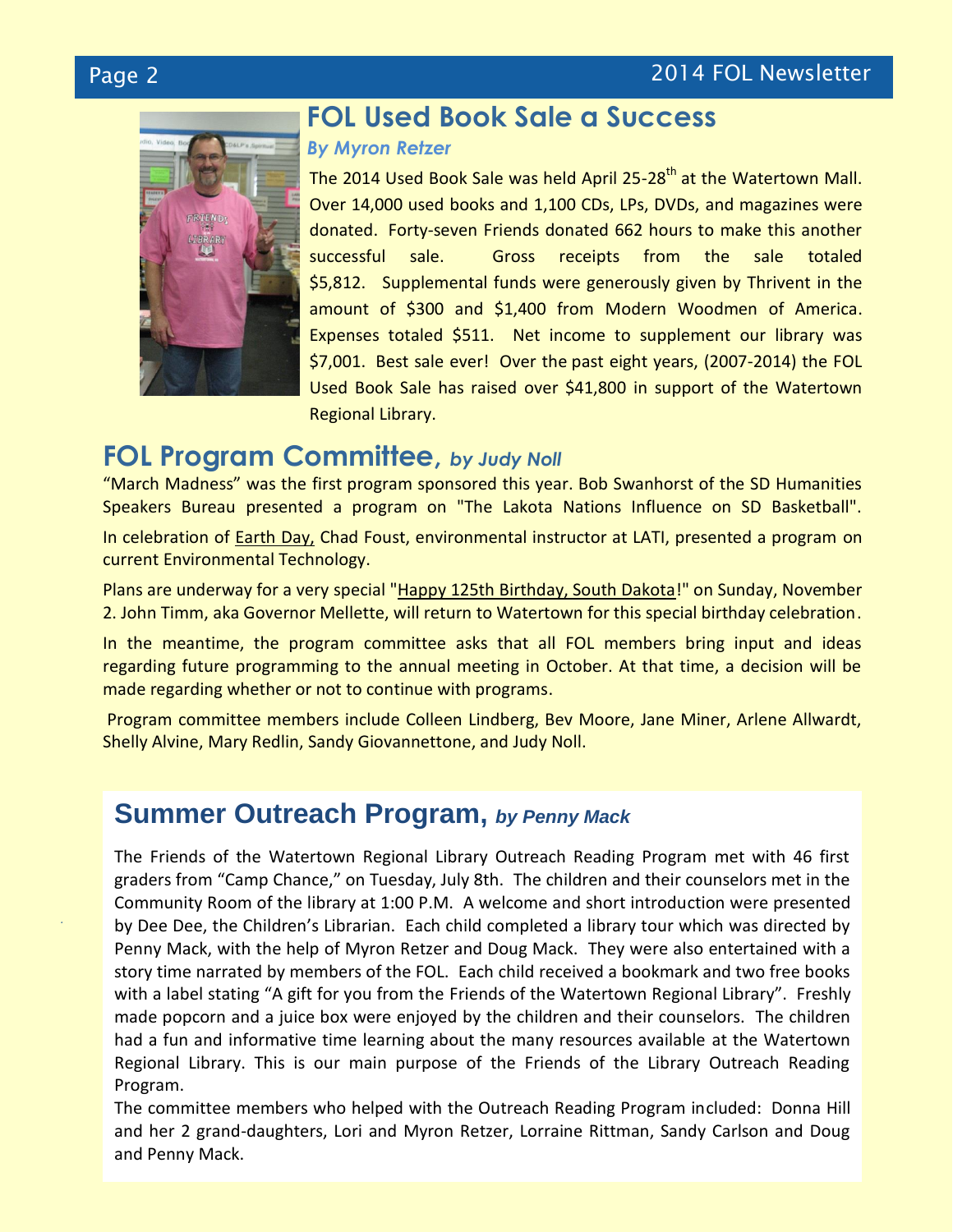#### **Notes from Mike Mullin**

First and foremost, we have a wonderful group of people this year who volunteered many hours. Several Friends help with book processing. One volunteer comes in regularly and makes sure that books are in the correct order on the shelves; she could use some help. Then there were the Friends who helped with special programs. A big thank you to all!

A number of things happened this year and others are planned for next year that Friends may like to know about. The Friends made wonderful donations again this year, and some major changes in library processes are coming in 2015. The Friends Executive Board, at their July 16th meeting, approved two "wish list" purchases. The first was the purchase of four iPads for use in the children's area. Included in the purchase are covers that will protect them from damage if they are dropped and security cables similar to what you may have seen in stores with electronic equipment out for the public to try. The iPads will be set up so children can use them for educational games. They have been ordered and should be out for use soon.

The second FOL gift is an 80 inch smart TV in the Community Room. This need became apparent as library staff offered classes on iPads and Android tablets and connected their devices to the existing TV so many people could see. People even half way back in the room could not read what was being displayed on the small TV in the room. When the new TV was installed, the existing TV, a gift from AARP, was moved into the children's story time room and the story time TV was suspended from an I-beam on the east side of the building. The plan is to connect that TV and the one on the donor wall to a central computer and use them for continuing updates about the library and the Friends.

Planning for 2015 includes a new library automation system and streaming movies. With the new automation system some functions that people have asked for are on are on the 'desired' list. Out of town patrons want to pay fees online. The ability to see the availability of an ebook, digital audio book or streaming movie is another criteria, as well as check out without leaving the library catalog. And people want to select how they are notified when there is a book waiting for them or if they have a late book.

Thank you for your continuing library support through being a member of the Friends of the Watertown Regional Library. You are invaluable!

*Mike Mullin, Director of Watertown Regional Library.*

#### *FOL Gift of 4 iPads in the children's area of Library*



*FOL Gift of new 80 inch Smart TV installed in Community Room*